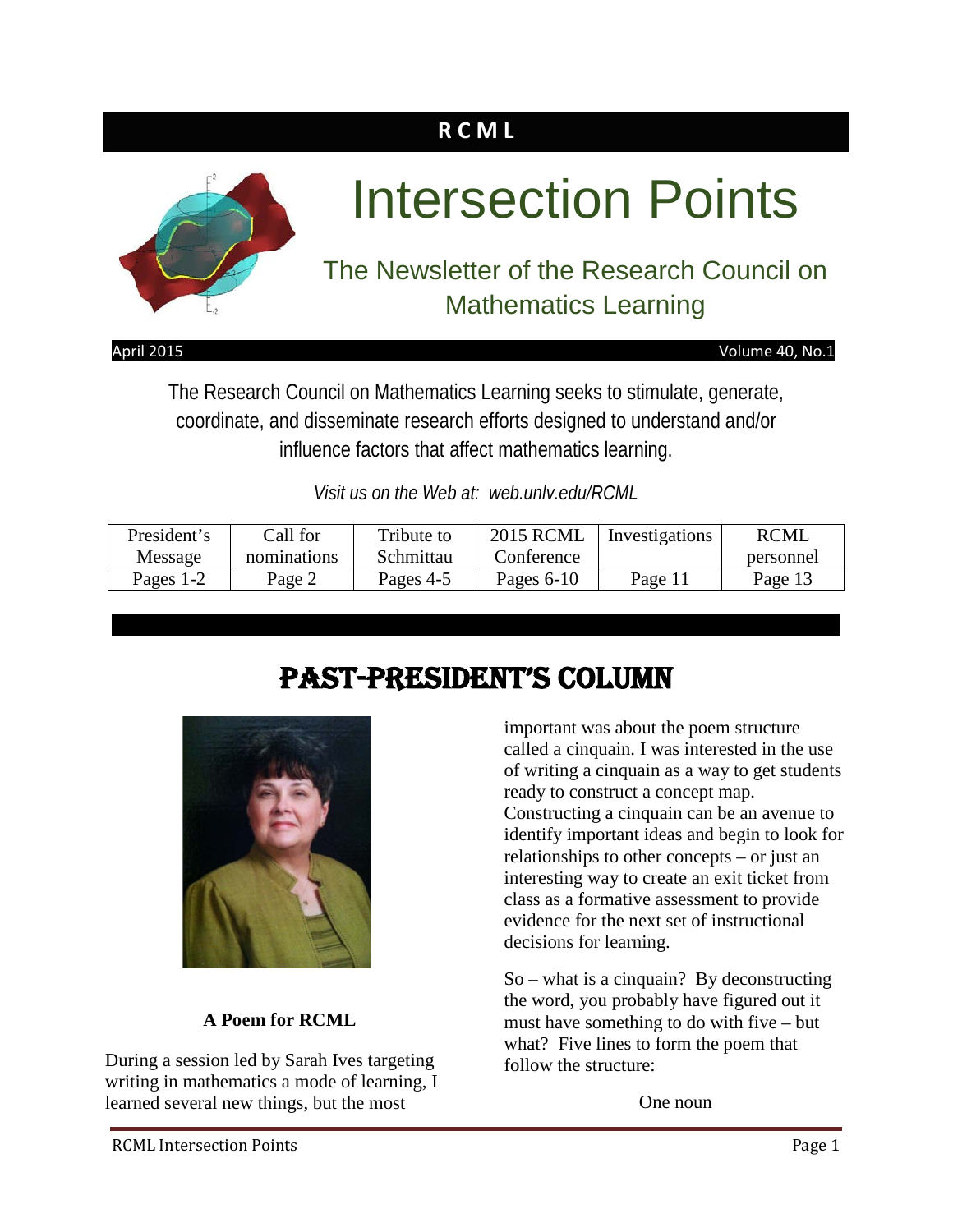Two adjectives Three action verbs Four word sentence or phrase One synonym of topic/concept

Examples always help – and Sarah shared several cinquains written by students to help clarify how to build this type of poem. One of the attendees, Eileen Faulkenberry, created her own cinquain about RCML:

RCML collaborative, supportive presenting, networking, nurturing to rejuvenate our work family

Great thanks to Sarah, Eileen, and all the presenters and participants at the 2015 annual conference – I had a great time of rejuvenation and learning. Now – reflect and get your speaker proposal for 2016 submitted - on to Orlando for more great sessions and sharing with the members of RCML!

-Mary Swarthout

**Note:** Juliana Utley, is the**Current RCML President,** taking office at the Conference in February. You will hear from her in October's issue

# ELECTION: Call for Nominations



Please consider running for office! Self-nominate or nominate someone else for the RCML elections in 2015. Open positions include:

President Elect VP of Conference Treasurer Conference Committee (two positions)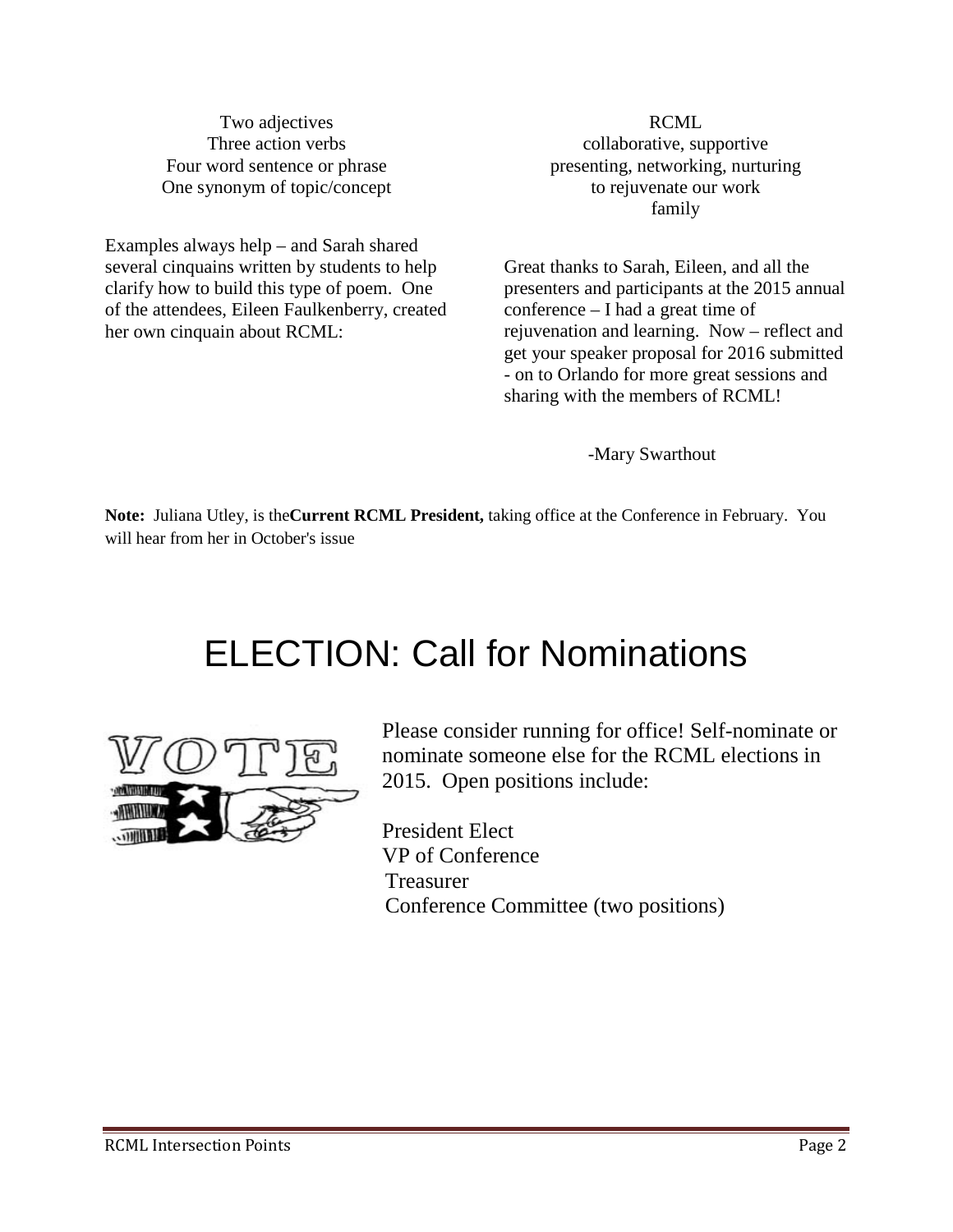#### **Research Council on Mathematics Learning (RCML) 2016**

Shining a Light on Mathematics Learning

# **Call for Proposals**

The 43rd Annual Conference of the Research Council on Mathematics Learning (RCML) will be in **Orlando, Florida** February  $25 - 27$ , 2016 at the Double Tree by Hilton on International Drive. RCML is now accepting speaker proposals!

The purpose of the conference is to share current research in mathematics education. The conference planning committee encourages research proposals that are "works in progress." This is an excellent conference for faculty and advanced graduate students to share their ideas for research, and receive constructive comments on their finished studies or preliminary findings.

### Speaker proposals must be submitted by September 10, 2015 to the RCML website at http://web.unly.edu/RCML/conference2016.html

RCML publishes conference proceedings for selected papers submitted and accepted as conference presentations. You are encouraged to prepare and submit a paper for the conference proceedings. Speaking proposals and papers submitted to the *RCML Proceedings* are **peer reviewed**. Acceptance of your speaker proposal does not guarantee acceptance of the associated publication into the proceedings. Before submitting your paper, please review the Proceedings Submission Guidelines on the RCML website. Conference proceedings papers are due by October 30, 2015. The lead author on the proceedings paper must register for the conference.

Please consider joining us in 2016 in Orlando. If you have additional questions, please contact us via email at one of the addresses below!

Eileen Faulkenberry **RCML VP for Conferences** efaulkenberry@tarleton.edu Nancy Cerezo, Conference Chair nancy.cerezo@saintleo.edu

Gabriel Matney, Program Chair gmatney@bgsu.edu

Please Note: All presenters are required to register for the conference by January 20, 2016. If not registered by that time, the proposal will not appear in the conference program and the paper will not appear in the conference proceedings.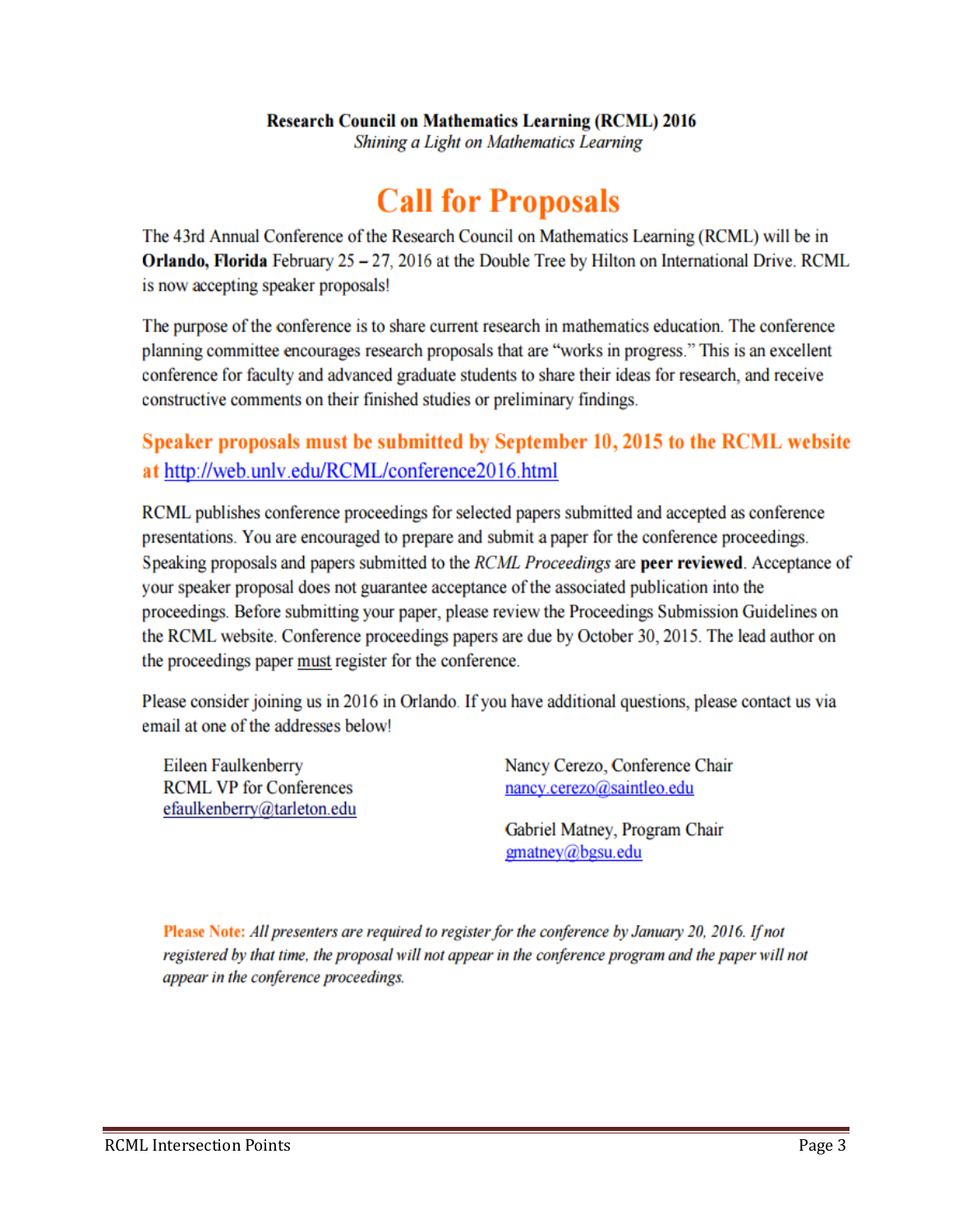### **A Tribute to Dr. Jean Schmittau, former RCML Editor**

Sheryl A. Maxwell, VP for RCML Publications Rachel Bachman, Dr. Schmittau's former Doctoral student Vicki Schell, Current RCML Editor Dr. Beth Burch, Dean of the Graduate School of Education, Binghamton University

#### **April 2015**

With great sadness, the Research Council on Mathematics Learning community extends a farewell to Dr. Jean Schmittau, former editor of the official RCML journal, *Investigations in Mathematics Learning* formerly known as *Focus on Learning Problems in Mathematics.* Dr. Schmittau, a Bartle professor of mathematics education in the Graduate School of Education, Binghamton University, died Thursday, March 5<sup>th</sup>, at her rural home in Candor, NY, near Binghamton. She came to Binghamton University in 1987 after earning her doctorate in educational psychology, cognitive development, and mathematics from Cornell University. Before joining the faculty at Binghamton, she taught at Berea City School District I Ohio, Cleveland State University, and Cornell University. At Binghamton University she taught at both the master's and doctoral levels. To the Research Council on Mathematics Learning (RCML) members, Dr. Jean Schmittau was the editor of RCML's Official Journal from 1989 through Spring 2013.

Dr. Schmittau was a scholar the field of mathematics education, publishing extensively on such topics as concept mapping, task design, teacher philosophy of mathematics, procedural facility through conceptual understanding, and students' development of algebraic thinking. Perhaps she was most known for her understanding of Vygotskian psychology and the application of cultural historical theory in mathematics education. As such, she was appointed to SUNY-Moscow State University Faculty Exchange Program where in 1990 she was invited by the Academy of pedagogical sciences in the USSR, to participate in joint research projects in Moscow, Tbilisi, and Volgograd. While there, she studied methods of V. V. Davydov, a famous Russian psychologist, who had established a scientific study group investigating different teaching and curricular approaches. According the Dr. Schmittau,

Rather than developing algebra as a generalization of number, Davydov's curriculum develops algebraic structure from the relationships between quantities such as length, area, volume, and weight. The arithmetic of the real numbers follows as a concrete application of these algebraic generalizations. The instructional approach, while similar to constructivist teaching methodology, emanates from a very different theoretical perspective, namely, the findings of Vygotsky and Luria that cognitive development is enabled by overcoming obstacles for which previous methods of solution prove inadequate. . . . The differences with the US curriculum are sufficiently profound as to constitute a paradigm shift (p. 60  $\&$  p. 86)*.* 

Dr. Schmittau used these approaches in the1990s in the United States on children learning mathematics in elementary school.

Dr. Jean Schmittau was a very private person though those that worked with her have many fond memories of their interactions with her. When recalling memories, Sheryl Maxwell remarked that Jean Schmittau was a brilliant mathematics educator who was not aware of her own unique expertise. She laughingly chuckled as she related this story. "On a trip to an RCML Conference where I would interact with Jean, Vicki Schell and I decided we needed to discuss both Vygotsky and Davydov theories before Jean would discover what little we knew about these giants of education. However, we became so involved in this preparatory discussion during a lengthy layover at the airport facility, we only later realized that people were slowly vacating the area around us. . . OOPS!"

Sheryl also recalled another memory when she worked with Jean to enable RCML to publish its own journal. Sheryl and Jean talked via phone frequently as they were instrumental in the creation of the *Investigations in Mathematics Learning* journal. "The process was you called her, leaving a message and then she would call you back (almost immediately) if she was physically there. Then, you would talk for more than an hour. The topics we perused ranged widely, but you were always intrigued with the quality of what had been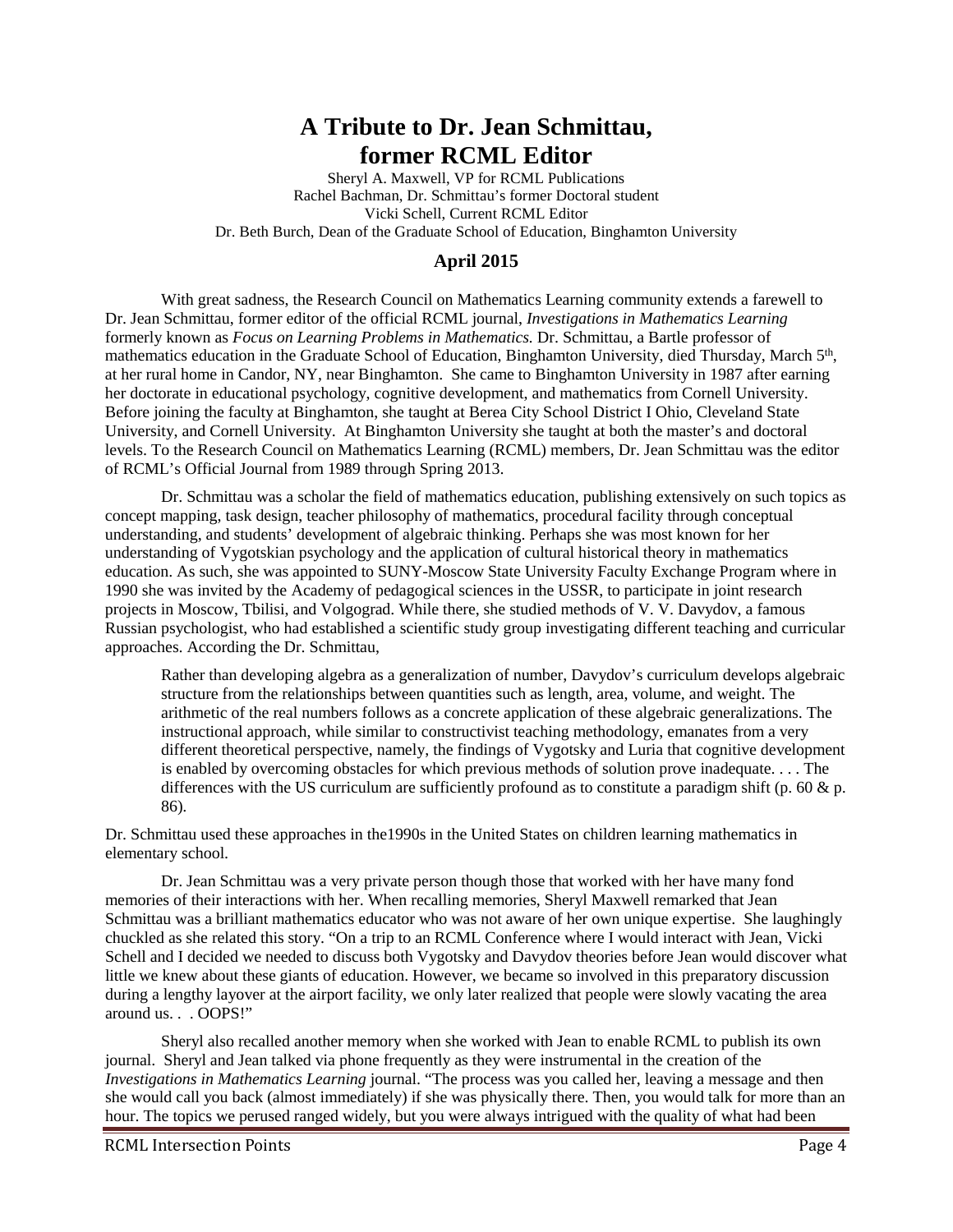discussed." Anyone who ever had a telephone conversation with Jean reports similar experiences. A typical telephone conversation with Jean could span topics including the state of education, walks with her border collie, the evils of calculators, her experience fending off her cheese from cockroaches in Russia, the American obsession with wrapping things in plastic, the benefits of organic food, the plot of Republicans to privatize education, the effect basketball had on her knees, the growing lack of attention to APA formatting, and the wellness of your family.

Dr. Schmittau's knowledge and genuine interest in a variety of topics as well as her ability to truly listen helped her to be an excellent editor. She really listened to you intensely, questioning you to clarify your meanings. Then she would give you her ideas. If there existed a glimmer of a unique idea in a manuscript, she would give the author suggestions as to how to accentuate these points to develop the rewrite. Sheryl recalled, "I learned from Jean that when she submitted her own manuscripts to journals, they were generally accepted without a rewrite -- remarkable!" When reviewing manuscripts for the RCML journal, Jean Schmittau had an open-mind and would consider publishing different investigations whose conclusions may counter the NCTM approach to teaching mathematics. She believed there needed to be a place where all ideas could be shared.

Dr. Schmittau's teaching was subtle, inspiring, and ahead of its time. Her pedagogical influence affected hundreds of mathematics teachers in the Northeastern states. In addition to the courses she taught at Binghamton University, Dr. Schmittau was the lead mathematics educator on a teacher leader quality grant for elementary and middle school teachers in the area for over ten years. The teachers in this project sorely miss her presence and expertise. Dr. Beth Burch, the current dean of the Graduate School of Education at Binghamton University, remarked, "Among teachers she had few peers, and teaching was truly her gift to the world." In the mathematics methods classes she taught, she masterfully guided class assignments and discussions to lead future teachers to a deep conceptual understanding of the topics. Rachel Bachman recalls, "There was always time to think about things deeply. Dr. Schmittau had a way of asking questions of us that made us stop and think about the math we did so automatically and mindlessly. I remember that she had us think about why  $\sqrt{3} = 3^{1/2}$  for three weeks. Each class she would ask what progress we had made; each time she concluded that we could have another class to think about the question. Only later did I learn that she went through this same process with all of her classes."

Rachel recalled an encounter Dr. Schmittau had with a fellow mathematics educator about his frustration concerning the underachievement of the preservice teachers in the class he was currently teaching. Jean said she had never encountered this sort of trouble, and her colleague jokingly teased, "Because your students are scared of you." Later Jean inquired of Rachel, "Is that true? Are my students scared of me?" She was genuinely concerned and hurt by this thought. Though indeed Jean was often seen as an intimidating person, her students actually saw a side of her that no one else did. She truly cared about her students as people and as future educators. We were not scared of her; we were inspired and challenged by her.

Dr. Schmittau's mentoring was also restrained but inspiring. Vicki Schell has overheard authors who have commented that never, in their experiences of submitting manuscripts to journals, had they received such support and encouragement. Jean encouraged the use of "guest editors" to develop and oversee special issues. During her rein as editor, special issues appeared on Vygotskian psychology and mathematics education, geometry, language in the learning of mathematics, and technology. Personally, Vicki realized, Jean was quietly sharing herself. Early in her career, Vicki wished to attend an international conference in Quebec, but her institution would not pay for out-of-the-country travel. Jean suggested that Vicki fly to Binghamton, stay with her for a day or two, and then they would drive together to the conference.

Jean Schmittau was buried in her family's plot in Ohio, with a memorial service planned by friends from the area. The Graduate School of Education will commemorate her at their Twelfth annual Teacher Leader Quality Partnership Summer Institute to be held in June 2015. There, her former students will demonstrate "Dr. Schmittau's Lessons" that show her teaching influence.

#### **References**

Schmittau, J., & Morris, A. K. (2004). The development of algebra in the elementary mathematics curriculum of V. V. Davydov. *The Mathematics Educator, 8*(1), 60-87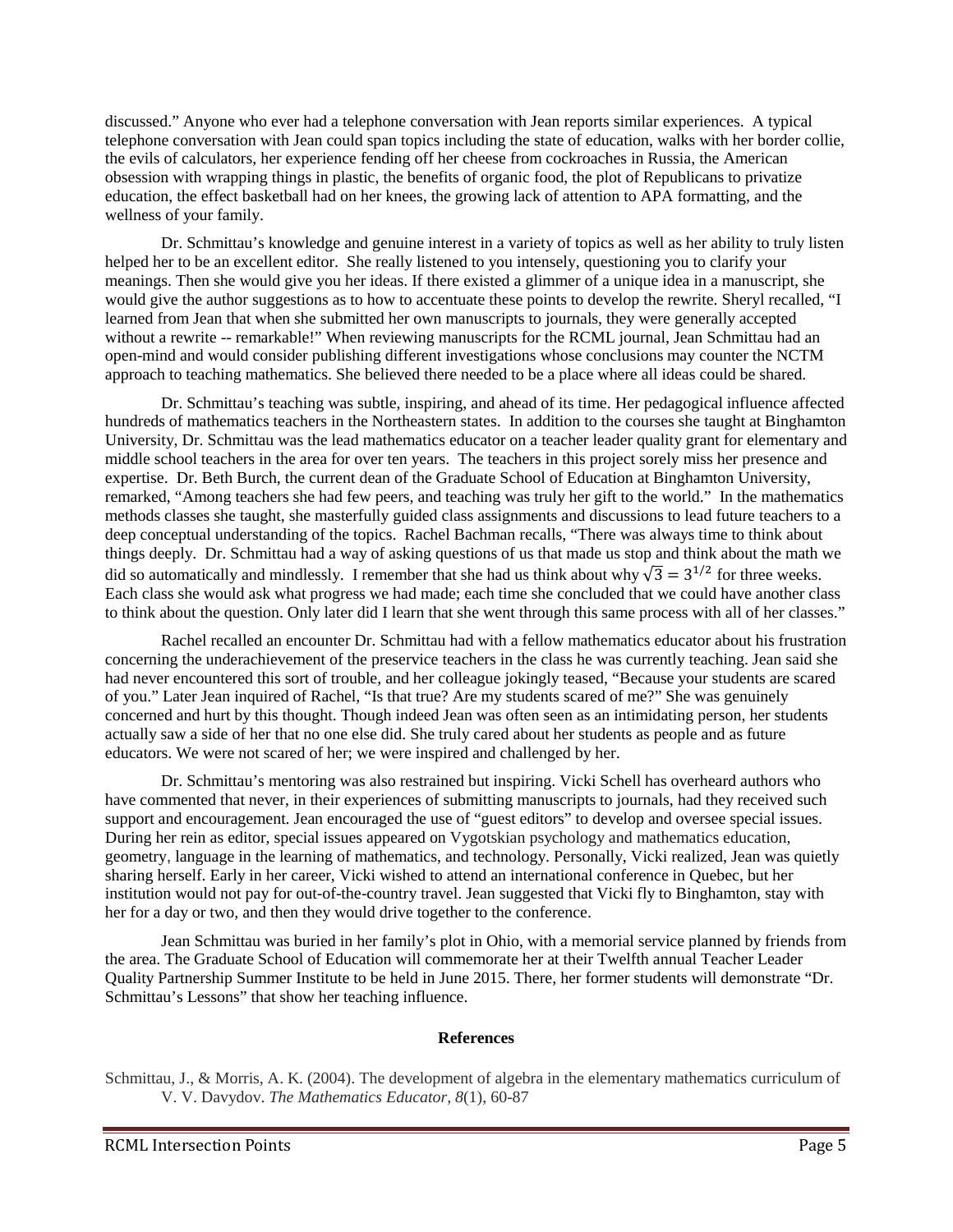### Report on the 42nd Annual Conference of the Research Council on Mathematics Learning

By Christa Jackson, Travis Olson and Jeff Shih

#### February 26 – 28, 2015 Las Vegas, NV

The 42nd Annual RCML Conference, Mathematics Curriculum: Paving the Road to Student Learning, was held at the Alexis Park Resort and Hotel in Las Vegas, NV, February 26 - 28, 2015. We had 162 paid registrants. This was the first year we had poster sessions at the conference, and we had 12 posters. We also had 81 sessions presented during break out sessions Friday and Saturday. In addition, the Founders' Lecture was presented by Dr. Daniel Brahier and the Wilson Memorial Lecture was presented by Alex and Juli Dixon.

Dr. Brahier's presentation, entitled *Principles, Actions, and RCML,* discussed the NCTM publication *Principles to Actions*, examined how mathematics education has gone through a transformation over time, and how the teaching and learning of mathematics can be shaped for all students.

Alex and Juli Dixon's presentation, *How do we fill the gaps? A case study approach to rethinking RtI*, examined ways students with special needs can learn mathematics with understanding when given the opportunity.

The break out sessions included sessions on a variety of topics including technology, differentiated instruction, flipped classrooms, teacher beliefs, teacher knowledge, preservice teacher preparation, and mathematical identities. Each proposal was peer reviewed by a panel of three reviewers selected from a pool of conference committee members and additional volunteers in order to provide high quality sessions. A huge "Thank You!" goes to each of the reviewers: Robert Afonso, Mollie Appelgate, Chris Austin, Kayla Blyman, Jonathan Bostic, Kelley Buchheister, Laura Callis, Maureen Cavalcanti, Kansas Conrady, Becky Darrough, Bill Deleeuw, Eileen Faulkenberry, Angela Krebs, Maranda Miller, Travis Olson, Sarah Roberts, Thomas Roberts, Alejandra Salinas, Sasha Wang, and Sean Yee.

A special thank you is extended to the UNLV College of Education for sponsoring the Founders' and Wilson Memorial Lectures, the UNLV Provost's Office for printing the program booklets, the UNLV Center for Mathematics, Science and Engineering Education for sponsoring the poster session, and EAI Education for donating conference bags for the attendees.

Thank you to Keith Emmert for preparing the layout of the program booklet. Finally, we would like to thank the UNLV doctoral students: Amy Adkins, Charles Allen, Lina DeVaul, Taro Ito, and Cathrine Maiorca, for their help before and during the conference.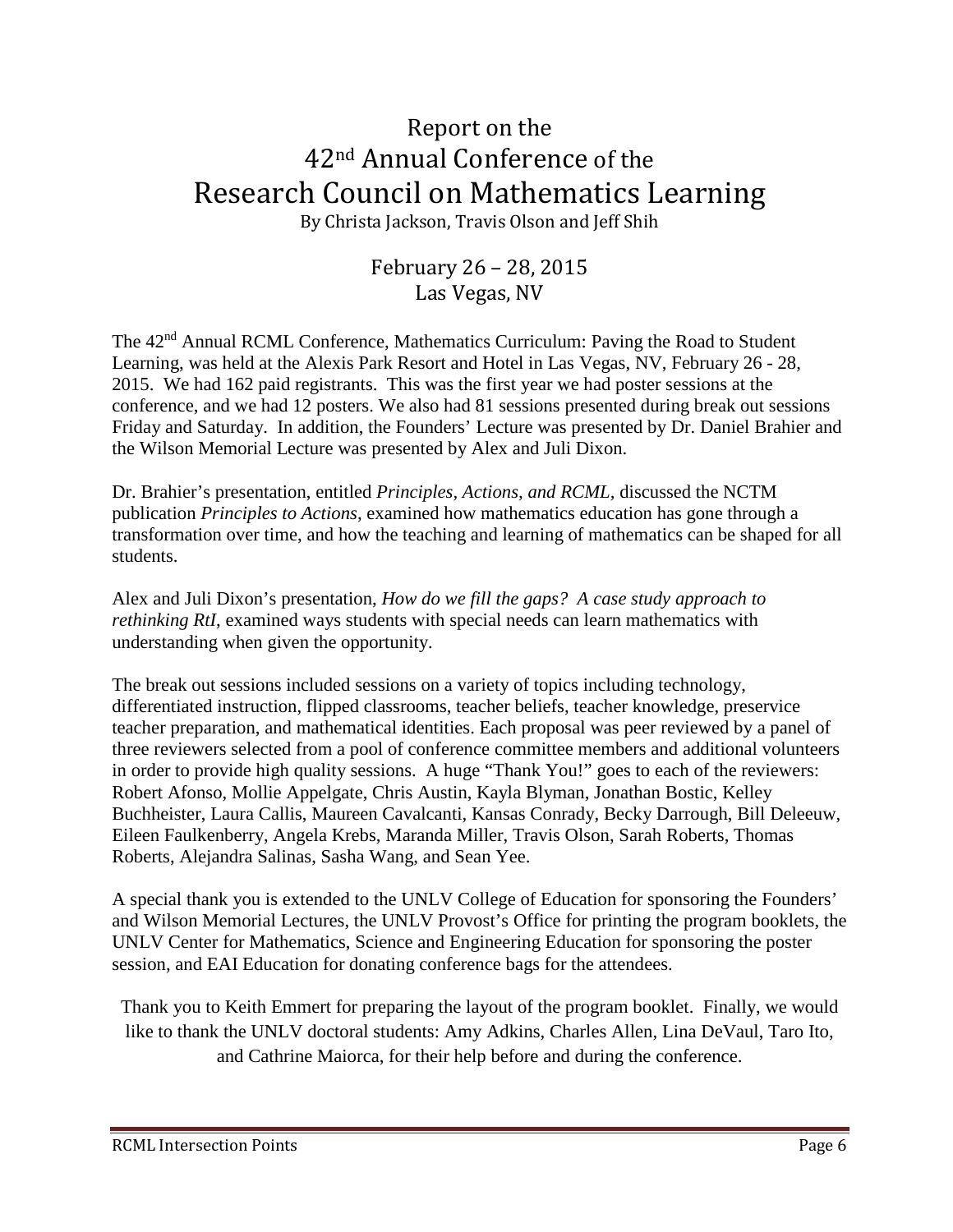# RCML Conference Proceedings

The conference proceedings for the 42<sup>nd</sup> Annual Meeting of the Research Council on Mathematics Learning (201) were edited by Megan Che and co-edited by Keith Adophson. The conference proceedings can be accessed via the RCML website. We would like to thank all the reviewers for their time and willingness to serve RCML. Watch for information regarding submission of papers for the proceedings for the 43<sup>rd</sup> Annual Meeting of the Research Council on Mathematics Learning (2016).

# **Conference Highlights**



**Daniel Brahier**, Professor of Mathematics Education, Bowling Green State University, and junior high mathematics teacher, St. Rose School in Perrysburg, Ohio, provided the Founders Lecture on Friday afternoon. His talk was entitled, "Principles, Actions, and RCML."

Description: With the publication of Principles to Actions, the National Council of Teachers of Mathematics has revisited the research and revised its vision for reforming mathematics education. Similarly, RCML refocused its direction and mission with the change from its former name of RCDPM and continues to

evolve. In this session, Brahier explored the transformation of mathematics education over time and how RCML can help to shape the future of the teaching and learning of mathematics for all students.



**Alex Dixon and Julie K. Dixon,** University of Central Florida, provided the Wilson Lecture on Thursday evening. Their talk was entitled, "How do we fill the gaps? A case study approach to rethinking RtI."

Description: *Alex Dixon* was a normal, bright, healthy girl, when a sudden onset of a mysterious illness took over her life. Months of treatments failed to provide relief from acute pain and muscle spasms. Doctors across the country were at a loss. A last attempt at treatment - brain surgery - stopped

the spasms but caused a massive stroke. At age 12, Alex had to relearn everything. Now 17, Alex shares her story and her amazing recovery. She provides a personal account of strategies for supporting a student with special needs to learn mathematics with depth.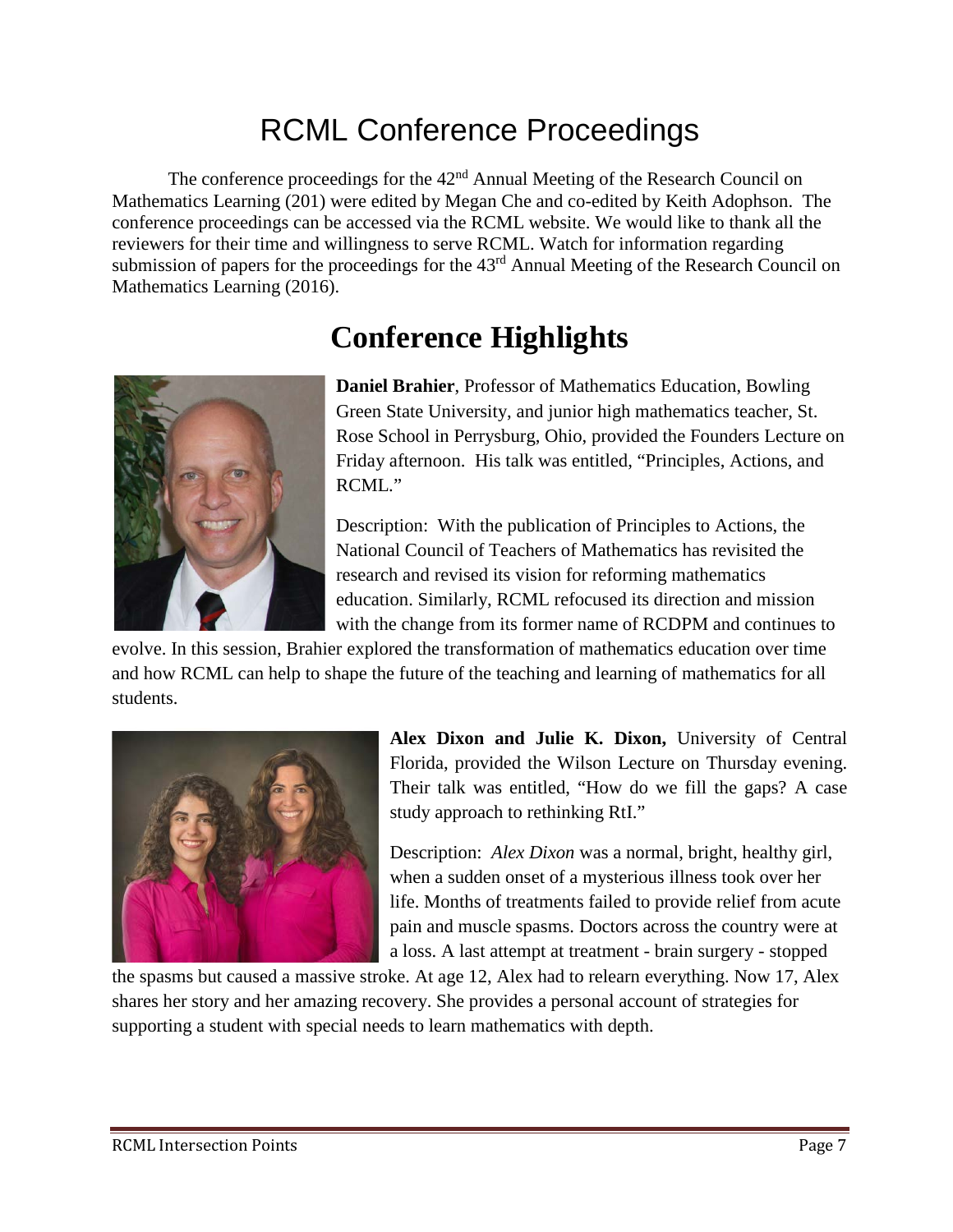# **PHOTOS FROM THE CONFERENCE**











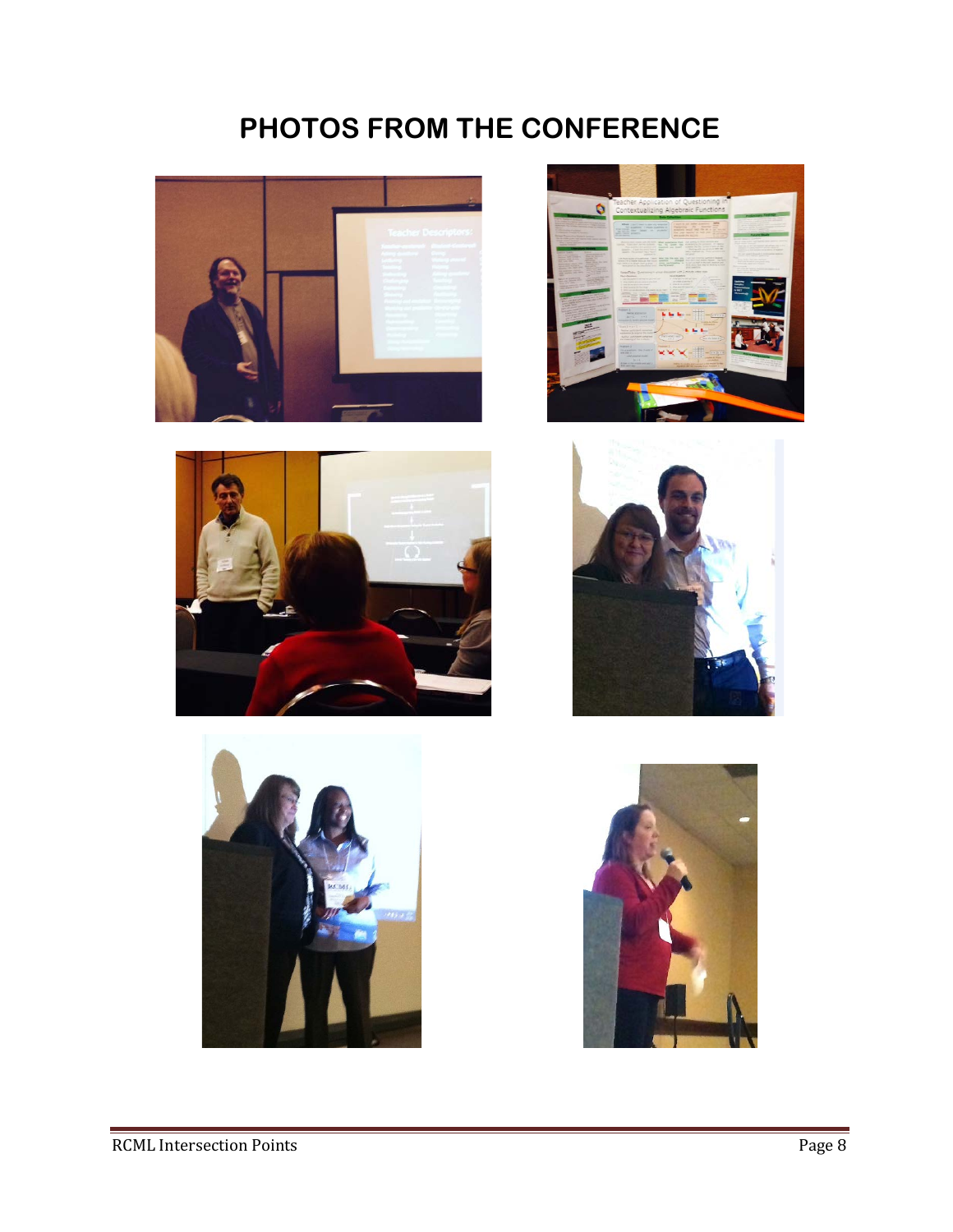### **RCML Business Meeting Minutes**

February 27, 2015 Las Vegas, Nevada

12:26 Called to order by Past-President Mary Swarthout

Members raise their hands for first time attendees, first year members, tenured faculty, those who have attended 10+ years

Results of elections:

Secretary – Sarah Pratt

Conference Committee: New members - Hope Marchiando & Bill McGalliard Mary introduces President Juliana Utley

- 12:32 Projects minutes of business meeting (from 2014 Newsletter)
- 12:35 Melfried Olson motion, Keith Adolphson second; vote in favor
- 12:36 Kerri Richardson, Treasurer Report

Netted

Publications account

Regular account – PayPal now a part; noticed increase due to ease of PayPal

3 year overview

2012- \$2441.23

2013 - \$3669.72

2014 - \$8169.90

Increase due to more journal subscriptions

Bob Drake – motion; Alan Zollman – second; voted in favor of approval

- 12:38 Sarah Pratt membership report Member Update as of February 25, 2015: Membership for 2015: 171 (with 12 outstanding to pay) Members from 2014 who have not renewed: 65
- 12:44 Sheryl Maxwell publications report

Business manager

Newsletter – newest in February 2015; sent by Summer Bateiha from Qatar Journals – newest issue of Volume 7 Issue 3; any new members can write their name on the list and will receive this copy in the mail in April

Vicki Schell (not present)– asking for those who want to review articles for the journal; include 2 areas of expertise

Prize drawing – 17 journals to give away: Jacob Musal, Laura Tapp, Sarah High, Lauren Wells, Maureen Grady, Keith Hubbard, Nicole Bamford, Trina Davis, Molly Weinburgh, Matt Roscoe, Rebecca Gault, Ken Butler, Stephanie Capen, Nickolaus Ortiz, Danya Corkin, Carolyn Mitten, Susie Morrissey

12:52 Eileen Faulkenberry, VP of Conferences

160 registrations!

1st year for poster sessions

Great sessions already; Founders Lecture will be at 4:30, posters can be taken down at that time;

Conference Chair: Gabriel Matney – Messi local contact; booked near Sea World; last weekend in February 25-27, 2016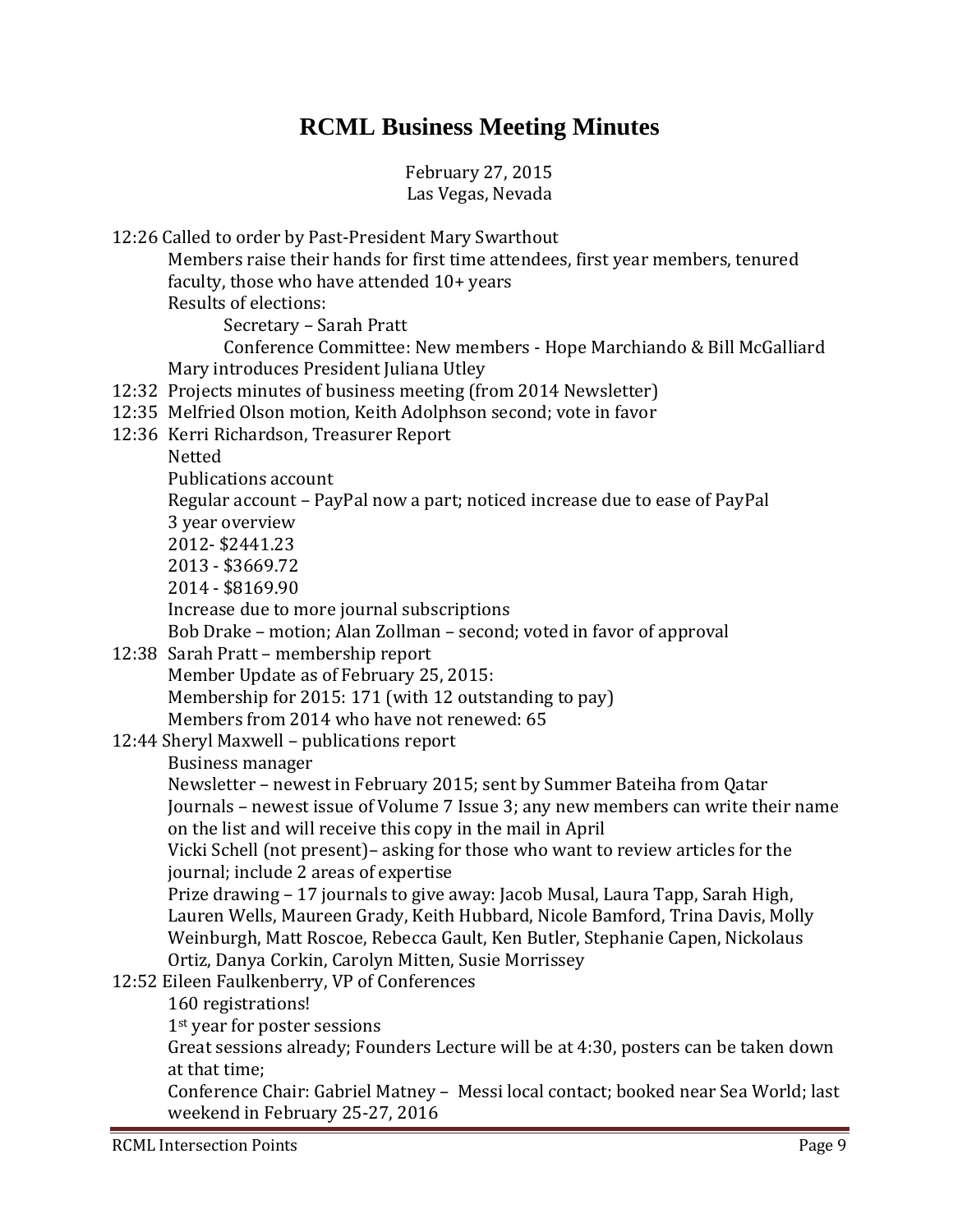Proposals due September 15, 2015; encourage proceedings paper Thanks to Program Chair, Christa Jackson Thanks to Conference Co-Chairs, Jeff Shih & Travis Olson

- 12:56 Megan Che & Keith Adolphson, Proceedings Editor and Co-Editor Megan – thank you to reviewers, asked for raised hands Thanks to Keith and working together, to share and distribute effort Traci Carter – editorial assistant; thanks for the org 40% acceptance rate; 23 accepted from submissions Proceedings given in flash drive at conference check-in Question: How do you get to be a reviewer? Send an email to Keith Adolphson that you are interested
- 1:02 Eileen change to program: Darlinda & Landa was scheduled at 8:00 am will now be in Apollo 7 at 3:30
- 1:03 Mary call for nominations
	- Nomination forms on tables

Any questions about what these positions entail, please talk to officers Self-nominations accepted, feel free to nominate

- Nominations will be given in the October newsletter,
- 1:05 Past presidents, officers, conference committees

#### Recognition and awards of:

Conference chair, Travis Olson & Jeff Shih

Program chair, Christa Jackson

Keith Adolphson

*Awards for past conference chairs*, Angela Kribbs and Thomas Faulkenberry Proceedings chair and co-chair: Megan Che & Keith

Secretary: Darlinda Cassel

Past-President: Mary Swartout

- Recognize the Memorial Scholarship recipient for this year
- Honoring David Davison
- Winner Jonathan Bostic
- 1:12 Juliana Utley No old business
	- Any new business

In the future we will be cleaning up the new by-laws

Jonathan: any condsideration for moving to paper and online format? JU: yes

JB: would you describe?

JU: Had a phone conversation with long-term members, Vicki & Sheryl; exploring a lot of options; I hope to be able to give a more definitive answer next year; looking at online and hard-copy or only online

#### 1:14 Bob Drake motion to adjourn; Gabriel Matney – second; voted in favor Adjourned

#### Respectfully submitted

*Sarah Pratt*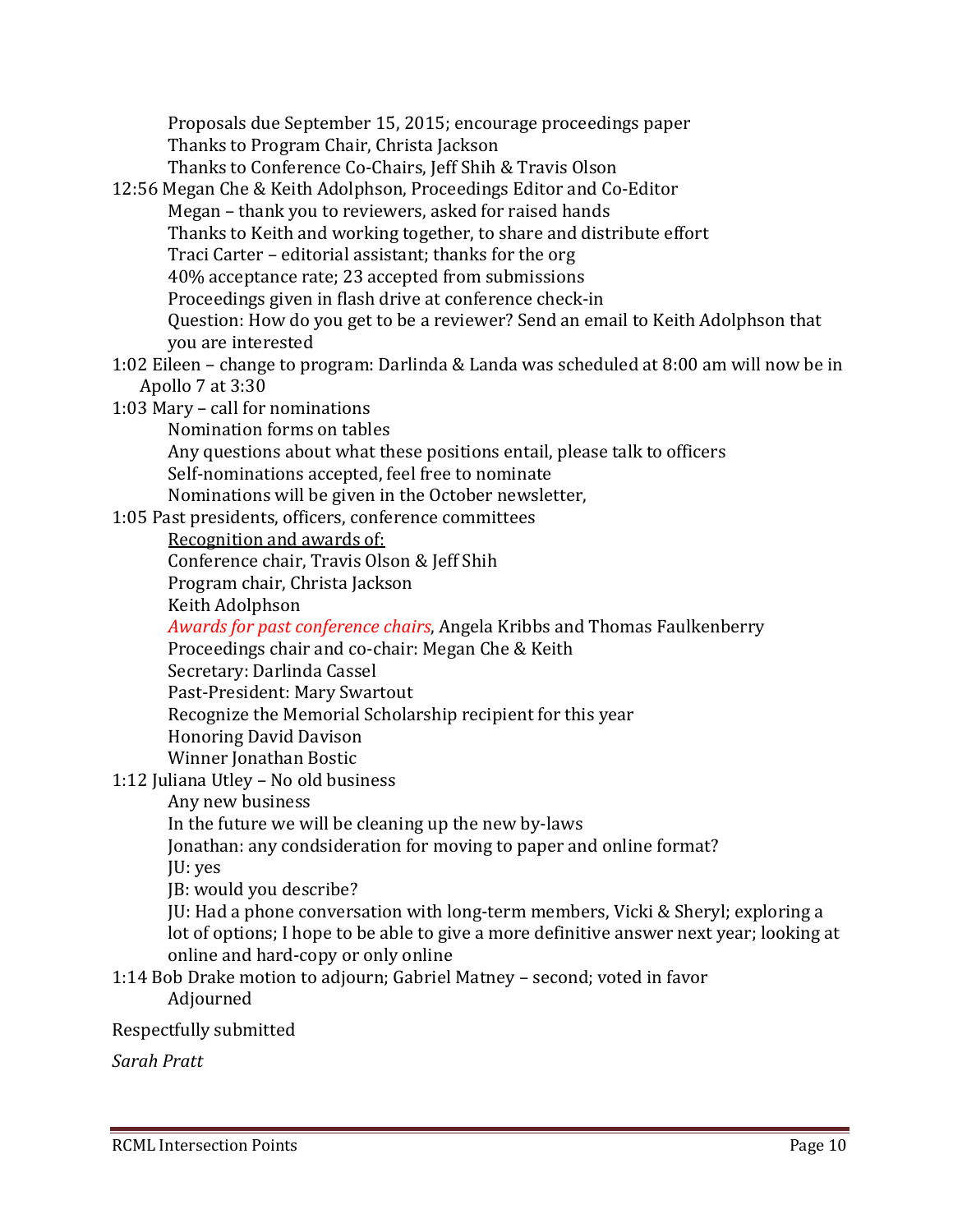#### **The PULSE of** INVESTIGATIONS Sheryl A. Maxwell VP for RCML Publications April 2015

I enjoyed visiting with my RCML colleagues at the recent Conference in Las Vegas! Additionally, I delighted in meeting so many new members. We are pleased to introduce our journal, **INVESTIGATIONS** IN MATHEMATICS LEARNING, to more professionals. The Volume 7, Number 3 issue of our official RCML Journal will soon be mailed to all subscribers and members of RCML. With your continued membership in RCML, you will receive a steady stream of issues.

We are now seeking subscribers for the Volume 8 issues. To help us increase our subscriber list please check with your college and/or university to see that they are receiving the official RCML journal, **INVESTIGATIONS** IN MATHEMATICS LEARNING, so others can be introduced to it. If your college/university does not receive our journal, here is the information that you can share with them. One of our members found that a friendly visit to the library personnel was all that was needed to place his university on the subscription list! The price is very reasonable!

An Institutional subscription to INVESTIGATIONS IN MATHEMATICS LEARNING is \$80.00 per Academic Year for an institution located in the United States and \$100.00 per Academic Year for an institution located outside the United States. The remittance is due in July of the previous Academic Year. Currently, RCML has institutional subscriptions from colleges/universities throughout the United States and even mail 37 journals to institutions in other parts of the world.

Send payment to:

**INVESTIGATIONS** IN MATHEMATICS LEARNING c/o Dr. Sheryl Maxwell, RCML VP for Publications 289 Crestmont Cove, Cordova, TN 38018-6904

This information is repeated on the inside cover of each issue in case you misplace this newsletter.

We hope that you will consider writing a manuscript for the upcoming issues of **INVESTIGATIONS** IN MATHEMATICS LEARNING. You can contact the editor at [rcmleditor@cox.net](mailto:rcmleditor@cox.net) and even submit your manuscript electronically as an attachment. The table of contents of past issues are available at [http://web.unlv.edu/RCML,](http://web.unlv.edu/RCML) our RCML website.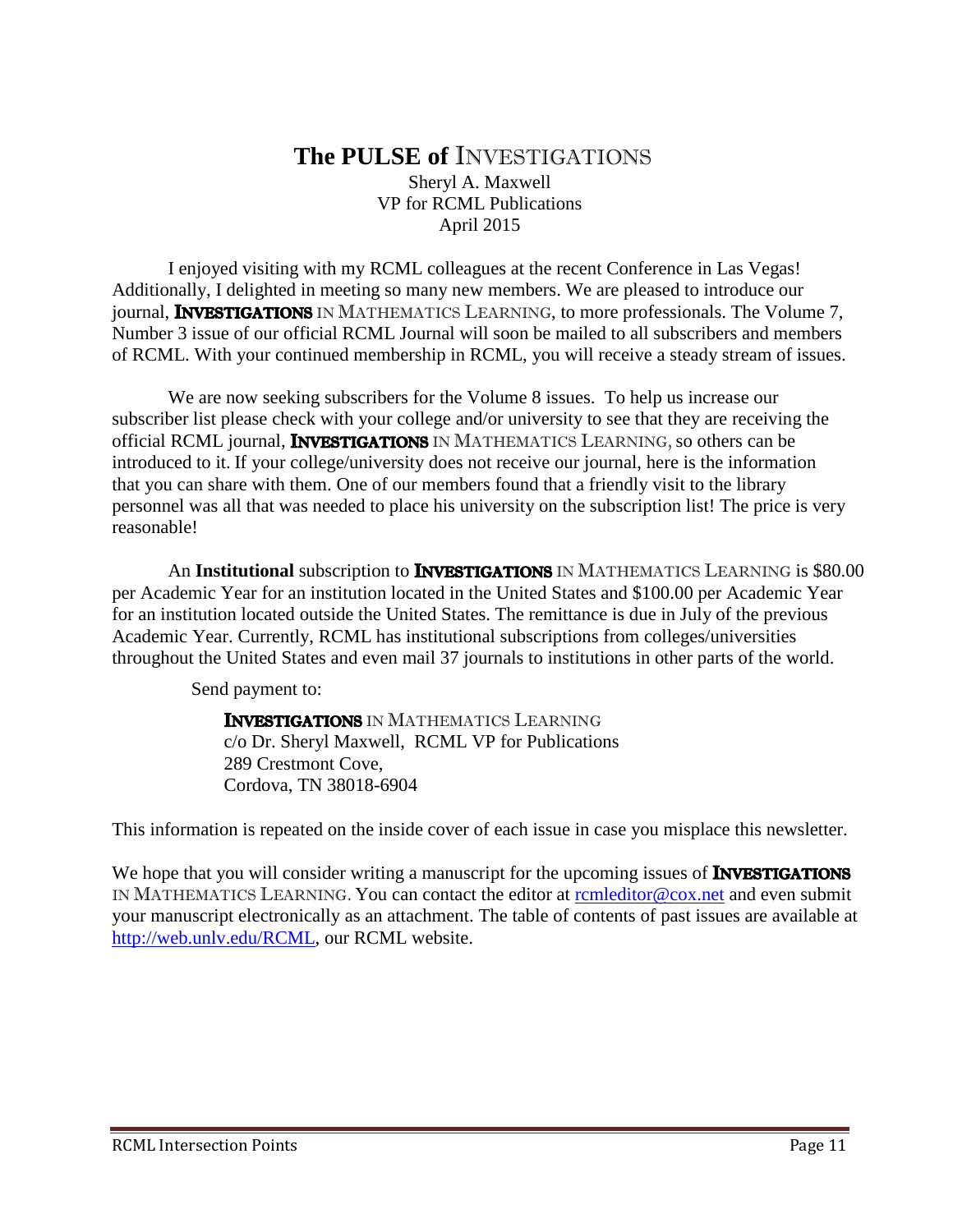# MEMBERSHIP REPORT

Greetings from your Membership Coordinator. In 2015, we now have 173 members! That is fantastic, up from 130 last year at this time! All members will receive the next volume of *Investigations in Mathematics Learning*, starting in September. Thank you!

The new method for membership is underway and working well. The RCML Board voted last year to use Wufoo as a platform for membership and conferences. We hope that you will contact any one of us if you have any input regarding this new process. It seems successful so far!

If you have any questions about the status of your membership or wish to update your contact information, please email Dr. Sarah Pratt: [rcmlmembercoordinator@gmail.com.](mailto:rcmlmembercoordinator@gmail.com) Thank you for being a part of RCML – and look for renewal messages to come your way soon!

### MEMBERSHIP for 2015

Membership dues are \$40 for full members, \$34 for students, and \$55 for international members. Payment is due on January  $1<sup>st</sup>$  for the calendar year 2015. The RCML membership form can be found at this web page:<https://rcmlconference.wufoo.com/forms/membership-form/> Payment is accepted through this form using PayPal. *One does not have to have a PayPal account to use the secure PayPal system*. If, however, anyone joining or renewing who wishes to pay using a check, the check should be made payable to **RCML** and mailed to the RCML Treasurer, Dr. Kerri Richardson, UNCG-TEHE Dept., PO Box 26170 SOEB, Greensboro, NC, 27402.

Please consider recruiting your colleagues to become members. You may direct them to the RCML membership page to sign up online.